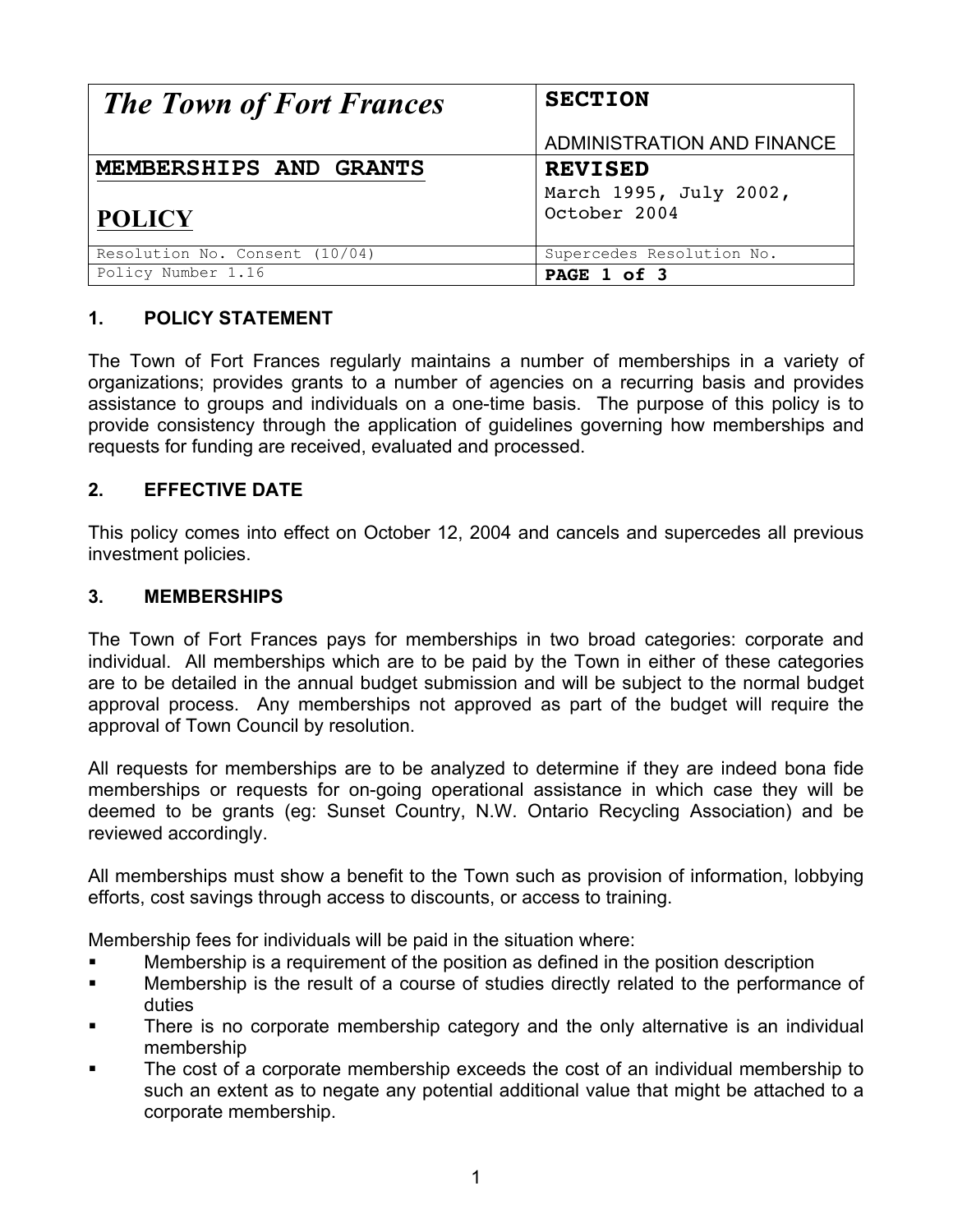## **4. GRANTS AND DONATIONS**

Grant and funding requests received by the Town fall into two broad categories; annually recurring and one time.

In evaluating any request for grants and donations at any level the following criteria will be applied:

- ! Is there a demonstrable or potential social, economic or other benefit to the Town of Fort Frances, its citizens and taxpayers,
- ! Is it in keeping with any stated goals and objectives that have been set or endorsed by Town Council,
- ! Is the request in any significant degree a duplication of the efforts or services provided by another organization whether funded by the Town or not,
- Does the organization submitting the request have a track record of providing value to the community for funding received.

The following will apply to any funding requests that are annually recurring or are deemed to be likely annually recurring:

The Administration and Finance executive committee will recommend to Town Council a list of grants and donations, with individual values not to exceed \$2,000, as part of the normal budget process. Upon budget approval by Town Council these grants and donations will be processed for payment upon request without further referral to Council.

Any funding request in excess of \$2,000 will be referred to the appropriate Executive Committee who may then recommend to Town Council that the request be either denied or be referred to the budget process under the following conditions:

- ! In order to be part of the overall budget cycle of the Town, funding requests must be filed with the Town not later than 30 days after the Public Budget Meeting in the year preceding the year for which the grant is requested.
- An acceptable financial statement for the year immediately preceding the year in which the request is made, a current year's budget and a projected budget for the year for which the grant is requested is to be filed with the town with the grant request,

If approved in the budget process then payment may be processed upon request accompanied by an acceptable financial statement for the year preceding the year for which the grant is payable without further referral to Town Council.

Any funding request in excess of \$5,000 will be referred to the appropriate Executive Committee who may then recommend to Town Council that the request be either denied or be referred to the budget process under the following conditions:

- In order to be part of the overall budget cycle of the Town, funding requests must be filed with the Town not later than 30 days after the Public Budget Meeting in the year preceding the year for which the grant is requested.
- An acceptable financial statement for the year immediately preceding the year in which the request is made, a current year's budget and a projected budget for the year for which the grant is requested is to be filed with the town with the grant request,